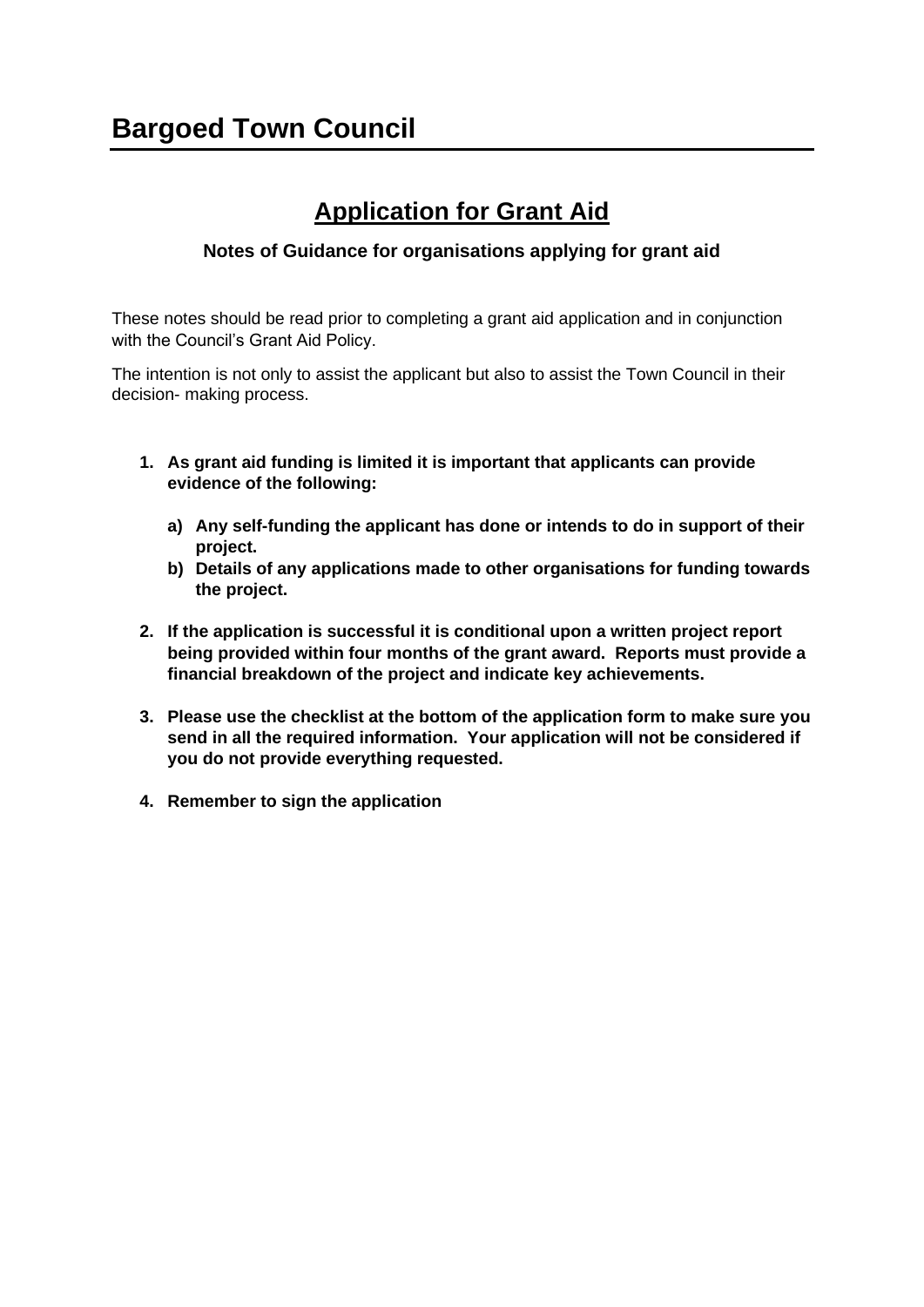### **Bargoed Town Council**

## **Application for Grant Aid**

#### **All applicants are advised to read the Town Council's Notes of Guidance and Grant Aid Policy prior to completing this form**

### 1. **ORGANISATION REPRESENTED BY THE APPLICANT**

(NB: This will be the name the payment is made to should an award be agreed)

\_\_\_\_\_\_\_\_\_\_\_\_\_\_\_\_\_\_\_\_\_\_\_\_\_\_\_\_\_\_\_\_\_\_\_\_\_\_\_\_\_\_\_\_\_\_\_\_\_\_\_\_\_\_\_\_\_\_\_\_\_\_\_\_\_\_\_

Is the Organisation applying for the grant governed by a Constitution or a Set of Rules? [Please circle as appropriate]

CONSTITUTION SET OF RULES

#### 2. **CONTACT DETAILS**

NAME:

ADDRESS:

POSTCODE:\_\_\_\_\_\_\_\_\_\_\_\_\_\_\_\_\_\_\_\_\_\_\_\_\_\_\_\_\_\_\_\_\_\_\_\_\_\_\_\_\_\_\_\_\_\_\_\_\_\_\_\_\_\_\_\_\_ EMAIL: \_\_\_\_\_\_\_\_\_\_\_\_\_\_\_\_\_\_\_\_\_\_\_\_\_\_\_\_\_\_\_\_\_\_\_\_\_\_\_\_\_\_\_\_\_\_\_\_\_\_\_\_\_\_\_\_\_\_\_\_\_

\_\_\_\_\_\_\_\_\_\_\_\_\_\_\_\_\_\_\_\_\_\_\_\_\_\_\_\_\_\_\_\_\_\_\_\_\_\_\_\_\_\_\_\_\_\_\_\_\_\_\_\_\_\_\_\_\_\_\_\_\_\_\_\_\_\_\_

\_\_\_\_\_\_\_\_\_\_\_\_\_\_\_\_\_\_\_\_\_\_\_\_\_\_\_\_\_\_\_\_\_\_\_\_\_\_\_\_\_\_\_\_\_\_\_\_\_\_\_\_\_\_\_\_\_\_\_\_\_\_\_\_\_\_\_

\_\_\_\_\_\_\_\_\_\_\_\_\_\_\_\_\_\_\_\_\_\_\_\_\_\_\_\_\_\_\_\_\_\_\_\_\_\_\_\_\_\_\_\_\_\_\_\_\_\_\_\_\_\_\_\_\_\_\_\_\_\_\_\_\_\_\_

#### **3. DETAILS OF ANY PREVIOUS FINANCIAL ASSISTANCE PROVIDED**

Has your organisation received any financial assistance from the Town Council in the past?

YES/NO

If yes, please supply details

| Date | Project/Scheme/Event | <b>Amount Received</b> |
|------|----------------------|------------------------|
|      |                      |                        |
|      |                      |                        |
|      |                      |                        |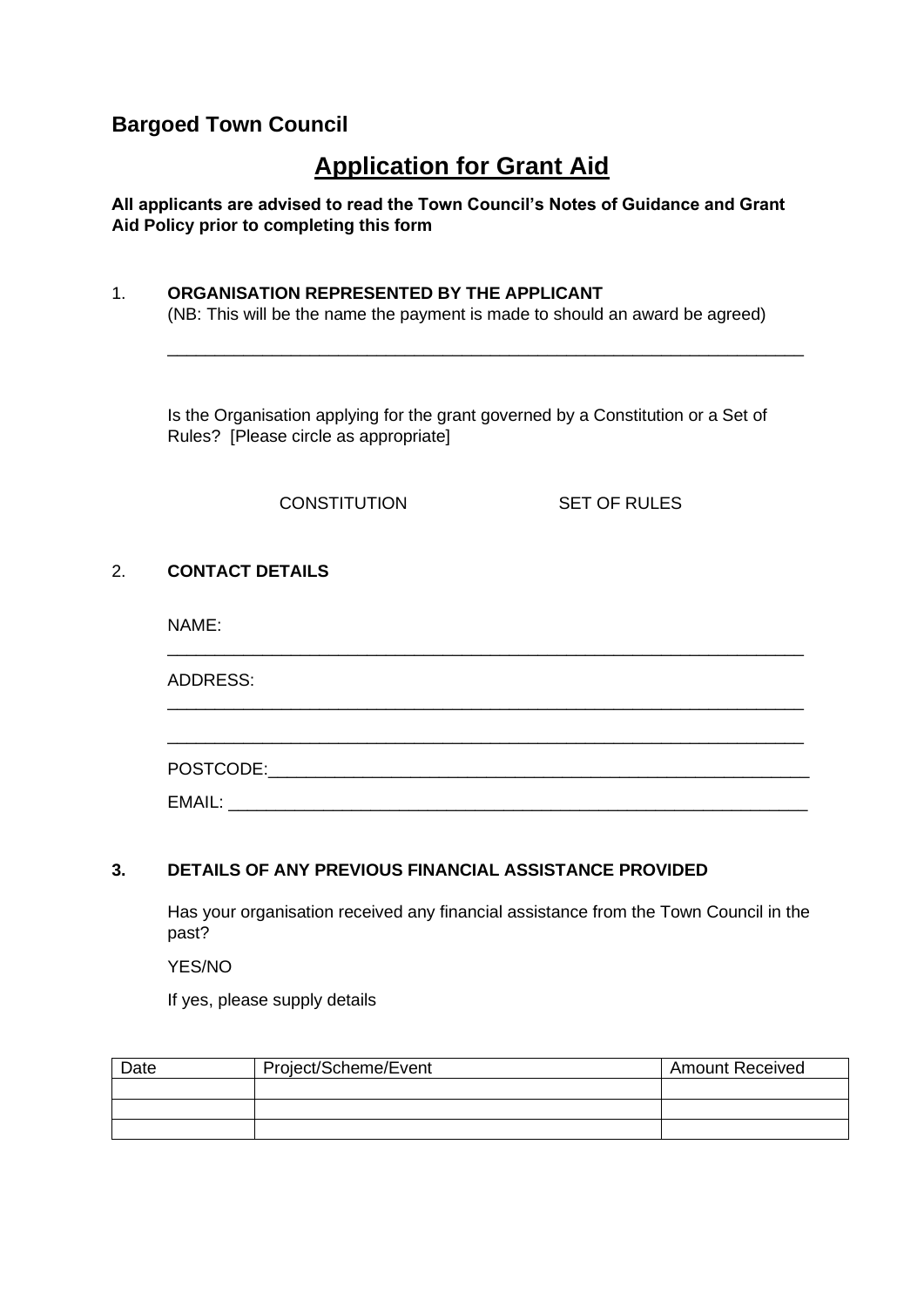| AIMS AND OBJECTIVES OF THE PROJECT:<br>Brief description of the intended use of the grant:                                                                        |                                                  |                |
|-------------------------------------------------------------------------------------------------------------------------------------------------------------------|--------------------------------------------------|----------------|
|                                                                                                                                                                   |                                                  |                |
|                                                                                                                                                                   |                                                  |                |
|                                                                                                                                                                   |                                                  |                |
|                                                                                                                                                                   |                                                  |                |
|                                                                                                                                                                   |                                                  |                |
|                                                                                                                                                                   |                                                  |                |
|                                                                                                                                                                   |                                                  |                |
|                                                                                                                                                                   |                                                  |                |
|                                                                                                                                                                   |                                                  |                |
|                                                                                                                                                                   |                                                  |                |
|                                                                                                                                                                   |                                                  |                |
|                                                                                                                                                                   |                                                  |                |
| Who will benefit? [please try to include the approximate number of residents you estimate<br>will benefit from your activity]<br>-------------------------------- |                                                  |                |
|                                                                                                                                                                   |                                                  |                |
| <b>WHAT COSTS ARE YOU</b><br><b>APPLYING FOR?</b>                                                                                                                 | <b>FROM BARGOED</b><br><b>TOWN COUNCIL</b>       | <b>OVERALL</b> |
|                                                                                                                                                                   | (See para 3.2 of the<br><b>Grant Aid Policy)</b> |                |
| <b>TOTAL COST OF THE PROJECT:</b><br><b>CAPITAL EXPENDITURE:</b>                                                                                                  | £                                                | £              |
|                                                                                                                                                                   |                                                  |                |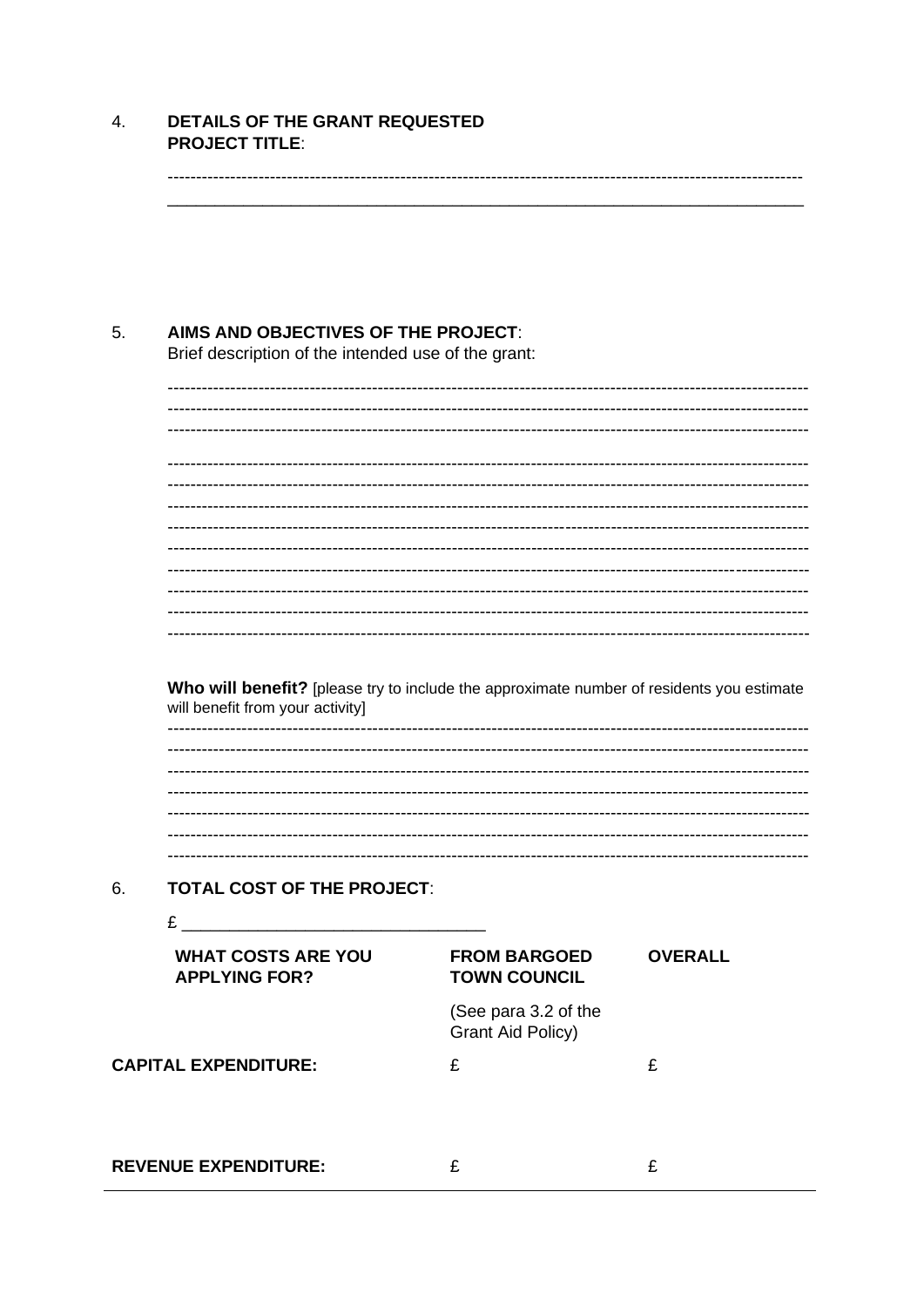#### $7.$ HOW WILL ANY SHORTFALL BE MET?

**OTHER SOURCES OF FUNDING APPLIED FOR/RECEIVED:** 8.

| COUNTY:              | £ |
|----------------------|---|
| CHARITABLE:          | £ |
| <b>FUND RAISING:</b> | £ |
| OTHER SOURCE:        | £ |

Please add any information you consider may be helpful to the Town Council when considering your application (continue on a separate sheet if necessary)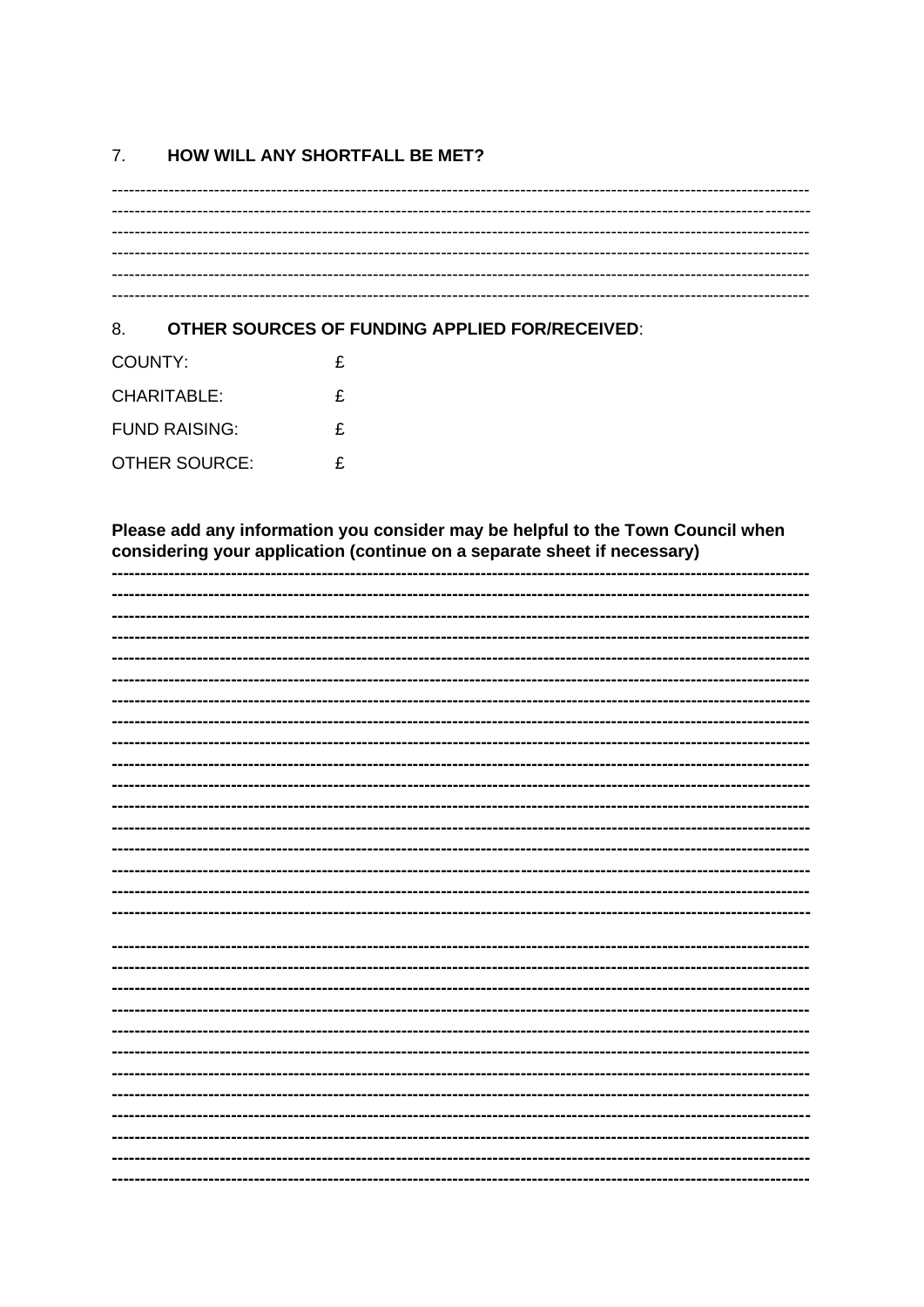#### 9. **APPLICATION CHECK LIST**:

 $\Box$  A detailed description of what the Grant Aid will support and identifying how this will benefit the residents of Greater Bargoed

 $\Box$  The most recent income and expenditure account or in the case of a new venture/initiative a fully costed current plan with financial information

 $\Box$  Details of any additional funding secured or applied for, as well as any fundraising carried out

 $\Box$  Have you confirmed that your organisation has either a Constitution or a set of rules?

 $\Box$  It is confirmed that if a grant is awarded, a written report will be provided within four months of the award date.

**Signed:**

**Date:**

**Name and Position in the Organisation:**